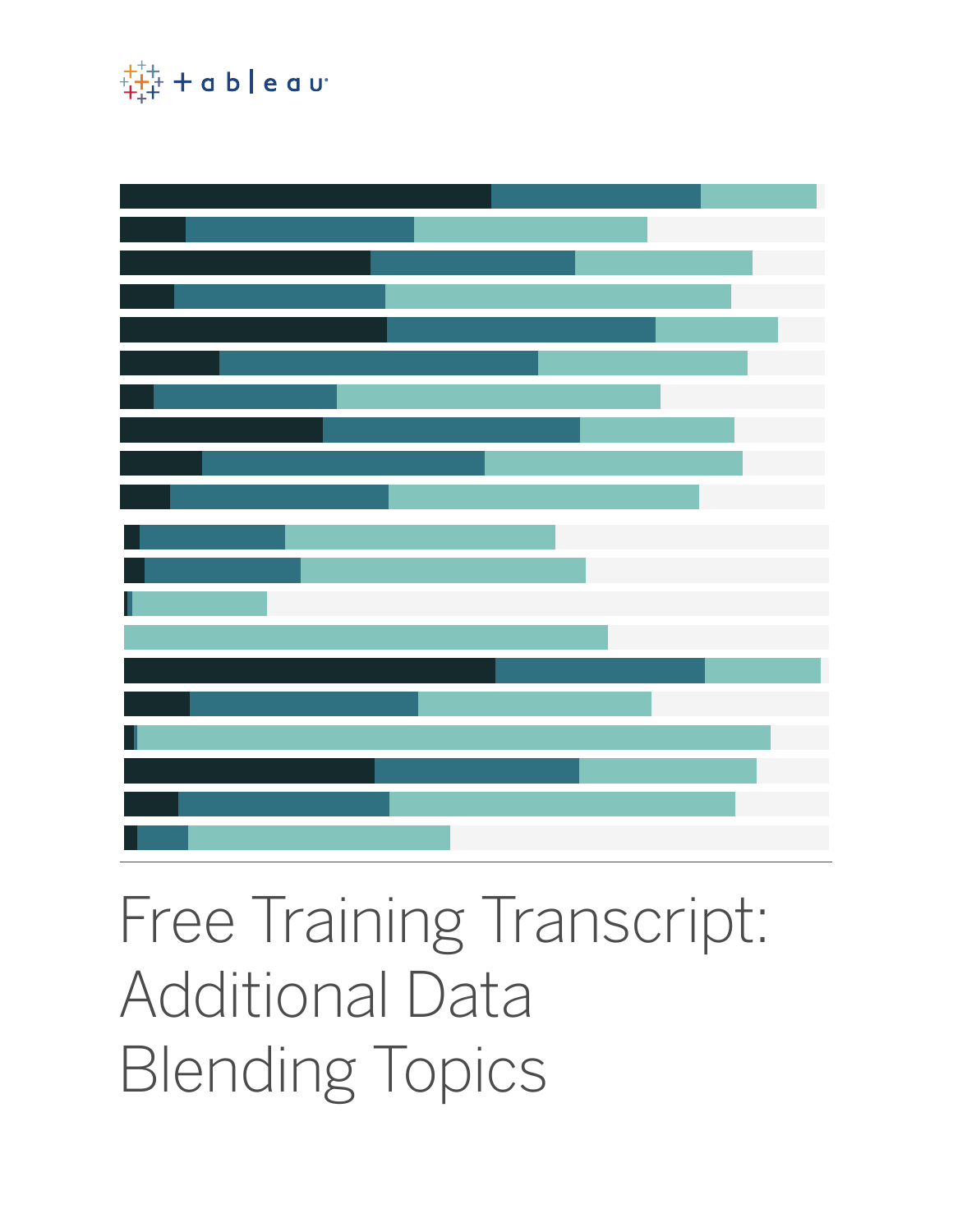Welcome to this video on Additional Data Blending Topics. You can download the Exercises workbook to follow along in your own copy of Tableau.

# Data Blending and Calculations

Performing calculations across two different data sources can be slightly different from creating an ordinary calculated field. Our current view shows a state-by-state comparison of sales data from Office City and Coffee Chain. What if we want to view our combined sales for each state?

In order to combine our sales from both data sources, we need to create a calculation. Verify that the Office City data source is selected, tThen right click in the data pane and select Create Calculated Field. Note the indicator tells us which data source we're creating this calculation on. We'll drag in Office City Sales, type a plus (+), and next we'll switch to the Coffee Chain data source and drag in Coffee Chain's Sales.

## Working with Aggregated Data in Calculations

Notice that the Coffee Chain Sales looks different from the Office City Sales in the formula. First, the Coffee Chain Sales also contains the name of the data source. This format is designed to help us distinguish between different data sources in a calculation, so we always know where a field is coming from. Second, the Coffee Chain Sales is automatically wrapped in a SUM function. Data from the secondary source must always be aggregated, and SUM is simply the default aggregation. As we can see, we have an error in the calculation, because we cannont mix aggregate and non-aggregate arguments. To resolve this, let's wrap our Sales from Office City in a SUM function as well. Our calculation is valid, so we'll rename this "Combined Sales" and click OK.

We don't see our calculation in the data pane; this is because we're on a different data source than the one the calculation was created on. If we switch to Office City, we now see that calculated field.

# Working with Null Values

We're ready to test our calculation. Drag the Combined Sales field onto columns. Hmmm. Notice that the Combined Sales data is not displayed for the states where Coffee Chain Sales are null.

A null (from Coffee Chain) plus a real value (from Office City) will always result in a null, so Tableau is computing this correctly. However, we know that our nulls from Coffee Chain are actually zeros, so we can to adjust our calculation to account for this. Right click on

. . . . .